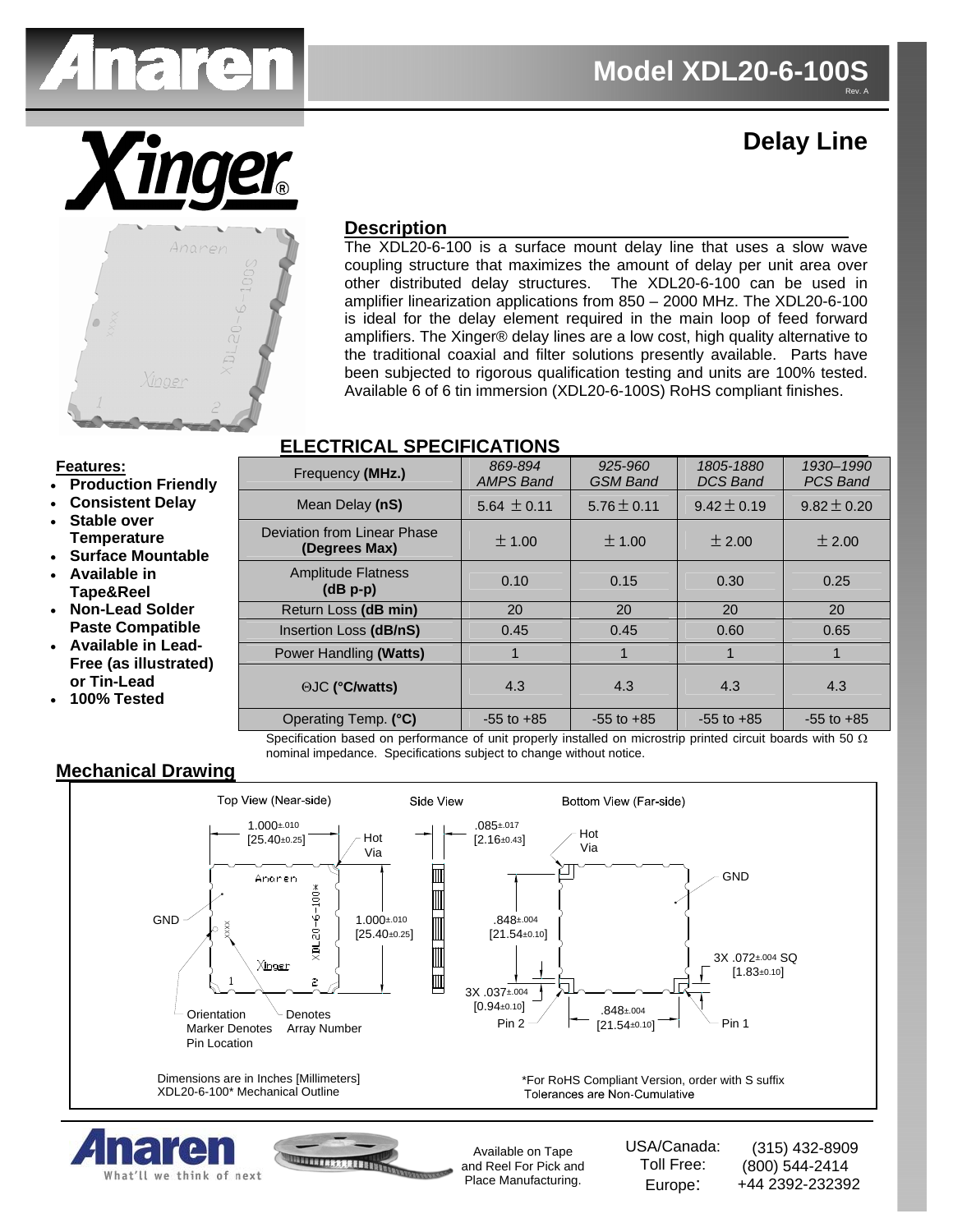

**Typical Performance: 875 to 2175MHz**



### **AVERAGE DELAY**

The average delay is defined as the group delay of the input signal through the delay line. Because the Xinger delay lines take advantage of a narrow band tuning technique, the average delay over the broad band varies. The lot-to-lot variation is reflected in the plus/minus tolerance given in specifications.

Refer to Anaren Application Note AAN-232 for further information on Xinger delay lines.

#### **Mounting Guidelines:**



XDL20-6-100\* Rev A Mounting Footprint Dimensions are in Inches [Millimeters]

USA/Canada: Toll Free: Europe:

 (315) 432-8909 (800) 544-2414 +44 2392-232392

Available on Tape and Reel For Pick and Place Manufacturing.



In order for Xinger surface mount delay lines to work optimally, there must be  $50\Omega$  transmission lines leading to and from all of the RF ports. Also, there must be a very good ground plane under the part with a number of plated thru holes to ensure proper electrical performance. If any of these conditions are not satisfied, insertion loss, average delay and VSWR may not meet published specifications.

When a surface mount delay line is mounted to a printed circuit board (PCB), the primary concerns are; insuring the RF pads of the device are in contact with the circuit trace of the PCB and the ground plane of neither the component nor the PCB are in contact with the RF signal. An example of how the PCB footprint could look is shown below. In particular designs, the 50 $\Omega$  lines need to be adjusted to the unique dielectric coefficients and thicknesses as well as varying pick and place equipment tolerances.